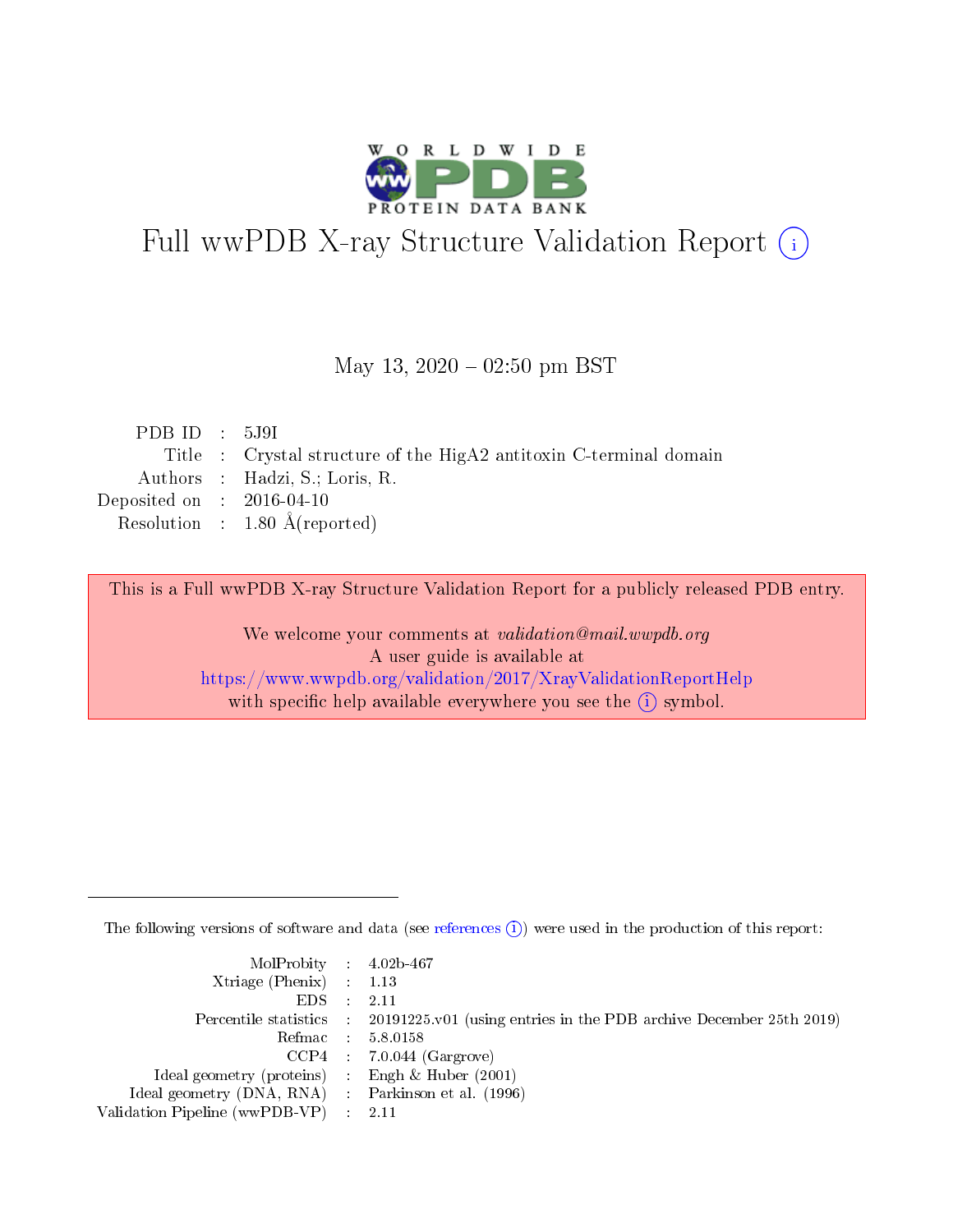## 1 [O](https://www.wwpdb.org/validation/2017/XrayValidationReportHelp#overall_quality)verall quality at a glance  $(i)$

The following experimental techniques were used to determine the structure: X-RAY DIFFRACTION

The reported resolution of this entry is 1.80 Å.

Percentile scores (ranging between 0-100) for global validation metrics of the entry are shown in the following graphic. The table shows the number of entries on which the scores are based.



| Metric                | Whole archive<br>$(\#\text{Entries})$ | Similar resolution<br>(#Entries, resolution range( $\AA$ )) |
|-----------------------|---------------------------------------|-------------------------------------------------------------|
| $R_{free}$            | 130704                                | $5950(1.80-1.80)$                                           |
| Clashscore            | 141614                                | 6793 $(1.80-1.80)$                                          |
| Ramachandran outliers | 138981                                | 6697 $(1.80-1.80)$                                          |
| Sidechain outliers    | 138945                                | 6696 (1.80-1.80)                                            |
| RSRZ outliers         | 127900                                | $5850(1.80-1.80)$                                           |

The table below summarises the geometric issues observed across the polymeric chains and their fit to the electron density. The red, orange, yellow and green segments on the lower bar indicate the fraction of residues that contain outliers for  $>=3, 2, 1$  and 0 types of geometric quality criteria respectively. A grey segment represents the fraction of residues that are not modelled. The numeric value for each fraction is indicated below the corresponding segment, with a dot representing fractions  $\epsilon=5\%$  The upper red bar (where present) indicates the fraction of residues that have poor fit to the electron density. The numeric value is given above the bar.

| Mol | Chain          | Length | Quality of chain     |                 |     |  |  |
|-----|----------------|--------|----------------------|-----------------|-----|--|--|
|     | А              | 104    | $\frac{0}{6}$<br>64% |                 | 36% |  |  |
|     | B              | 104    | $\frac{0}{6}$<br>62% |                 | 35% |  |  |
|     | $\overline{C}$ | 104    | 20/0<br>64%          |                 | 34% |  |  |
|     | D              | 104    | 64%                  |                 | 35% |  |  |
|     | E              | 104    | 56%                  | 7%<br>$\bullet$ | 37% |  |  |
|     | $\mathbf{F}$   | 104    | $\frac{0}{6}$<br>63% |                 | 35% |  |  |

Continued on next page...

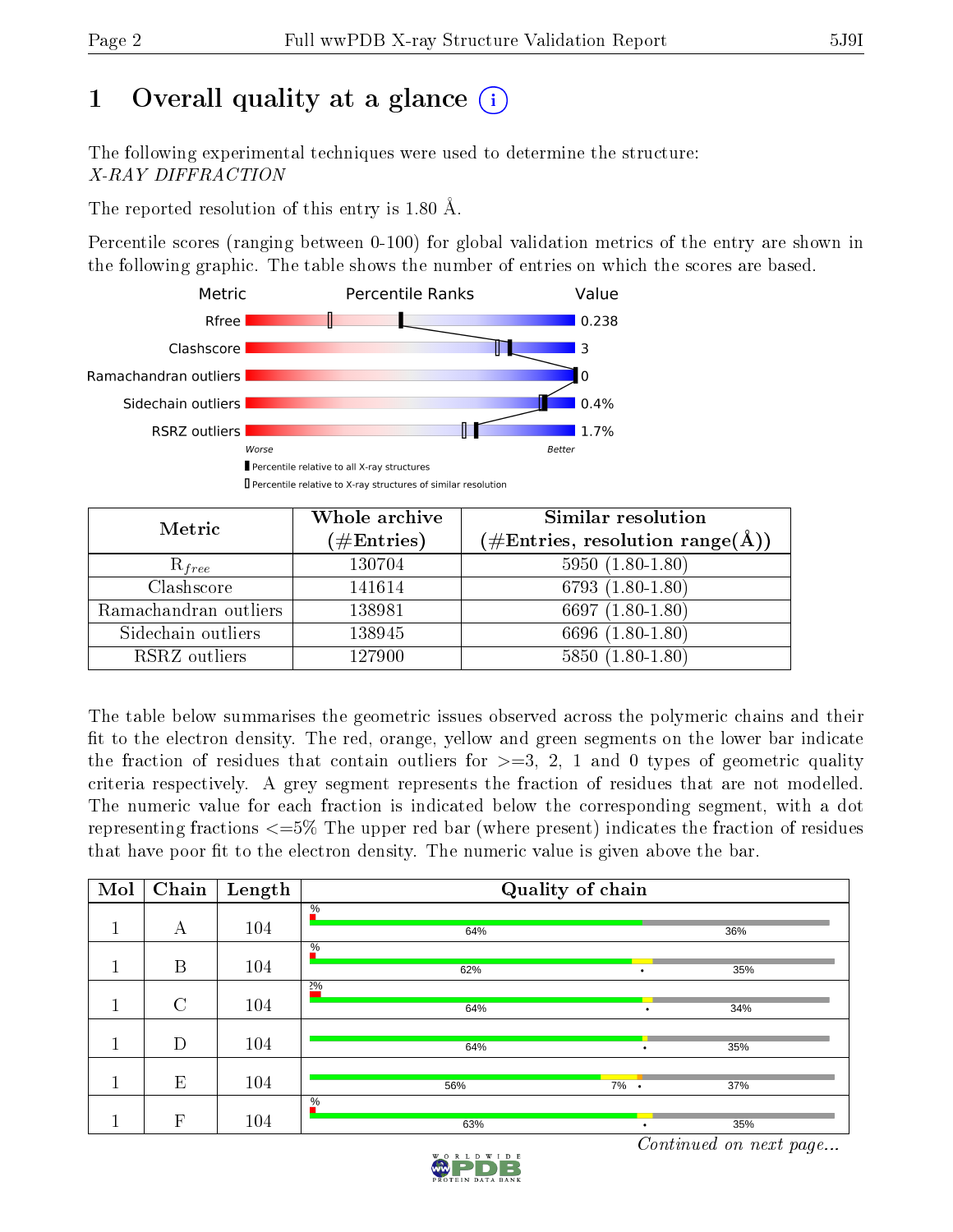Continued from previous page...

| Mol | Chain | ' Length | Quality of chain |    |     |  |  |
|-----|-------|----------|------------------|----|-----|--|--|
|     |       | 104      | 4%<br>57%        | 6% | 38% |  |  |
|     |       | 104      | 60%              | 6% | 35% |  |  |

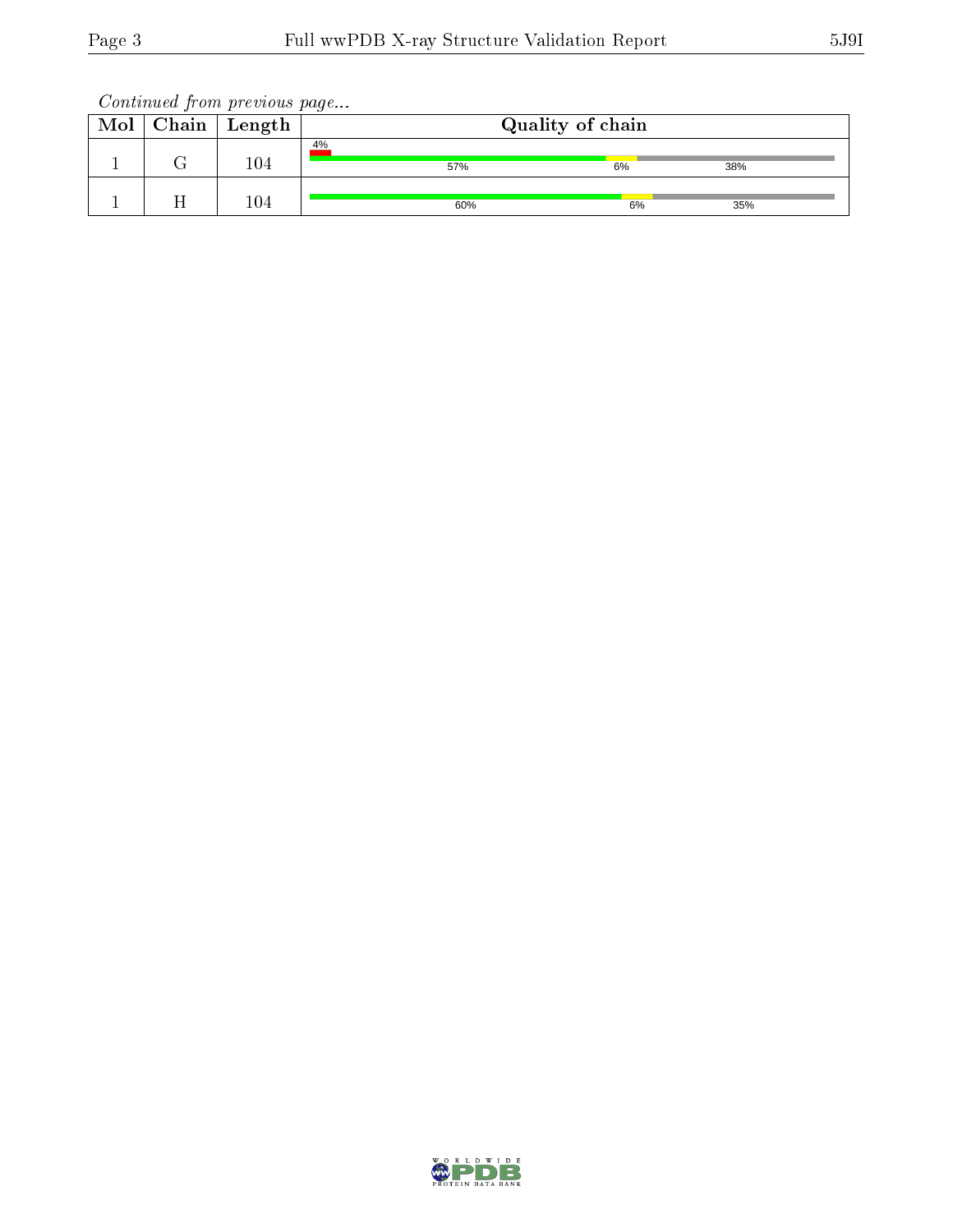## 2 Entry composition (i)

There are 2 unique types of molecules in this entry. The entry contains 8751 atoms, of which 4244 are hydrogens and 0 are deuteriums.

In the tables below, the ZeroOcc column contains the number of atoms modelled with zero occupancy, the AltConf column contains the number of residues with at least one atom in alternate conformation and the Trace column contains the number of residues modelled with at most 2 atoms.

| Mol          | Chain        | Residues |       | Atoms         |         |     |                  |              | ZeroOcc        | AltConf        | <b>Trace</b>   |
|--------------|--------------|----------|-------|---------------|---------|-----|------------------|--------------|----------------|----------------|----------------|
| $\mathbf{1}$ | А            | 67       | Total | C             | Η       | Ν   | O                | S            | $\overline{0}$ | $\overline{0}$ | 0              |
|              |              |          | 1077  | 334           | 541     | 101 | 100              | 1            |                |                |                |
| 1            | B            | 68       | Total | $\mathcal{C}$ | H       | Ν   | $\Omega$         | S            | $\overline{0}$ | $\overline{0}$ | $\overline{0}$ |
|              |              |          | 1066  | 334           | 531     | 99  | 101              | 1            |                |                |                |
| $\mathbf{1}$ | $\rm C$      | 69       | Total | $\mathcal{C}$ | H       | N   | $\overline{O}$   | S            | $\overline{0}$ | $\mathbf{1}$   | $\overline{0}$ |
|              |              |          | 1094  | 341           | 543     | 105 | 104              | $\mathbf{1}$ |                |                |                |
| 1            | D            | 68       | Total | C             | Η       | Ν   | Ω                | S            | $\overline{0}$ | $\overline{0}$ | 0              |
|              |              |          | 1074  | 336           | 535     | 99  | 103              | 1            |                |                |                |
| 1            | E            | 66       | Total | $\rm C$       | H       | N   | O                | S            | $\overline{0}$ | $\mathbf 1$    | $\overline{0}$ |
|              |              |          | 1047  | 328           | 520     | 98  | 100              | 1            |                |                |                |
| $\mathbf{1}$ | $\mathbf{F}$ | 68       | Total | $\mathcal{C}$ | H       | N   | $\Omega$         | S            | $\overline{0}$ | $\overline{0}$ | $\overline{0}$ |
|              |              |          | 1066  | 334           | 531     | 99  | 101              |              |                |                |                |
| $\mathbf{1}$ | G            | 65       | Total | C             | Η       | Ν   | $\left( \right)$ | S            | $\overline{0}$ | $\overline{0}$ | $\overline{0}$ |
|              |              |          | 1026  | 321           | 512     | 95  | 97               | 1            |                |                |                |
|              | H            |          | Total | $\mathcal{C}$ | $\rm H$ | N   | $\Omega$         | S            | $\overline{0}$ | $\overline{0}$ | $\overline{0}$ |
|              | 1            | 68       | 1066  | 334           | 531     | 99  | 101              |              |                |                |                |

Molecule 1 is a protein called Antitoxin igA-2.

• Molecule 2 is water.

| Mol            | Chain                       | Residues | Atoms                                 | ZeroOcc | $\mathrm{AltConf}$ |
|----------------|-----------------------------|----------|---------------------------------------|---------|--------------------|
| $\overline{2}$ | А                           | 35       | Total<br>$\left( \right)$<br>35<br>35 |         | 0                  |
| $\overline{2}$ | В                           | 32       | Total<br>$\Omega$<br>32<br>32         |         | 0                  |
| $\overline{2}$ | $\mathcal{C}_{\mathcal{C}}$ | 43       | Total<br>$\Omega$<br>43<br>43         |         | 0                  |
| $\overline{2}$ | D                           | 37       | Total<br>$\Omega$<br>37<br>37         |         | 0                  |
| $\overline{2}$ | E                           | 23       | Total<br>$\Omega$<br>23<br>23         | 0       | 0                  |
| 2              | $\mathbf F$                 | 17       | Total<br>$\Omega$<br>17<br>17         |         |                    |

Continued on next page...

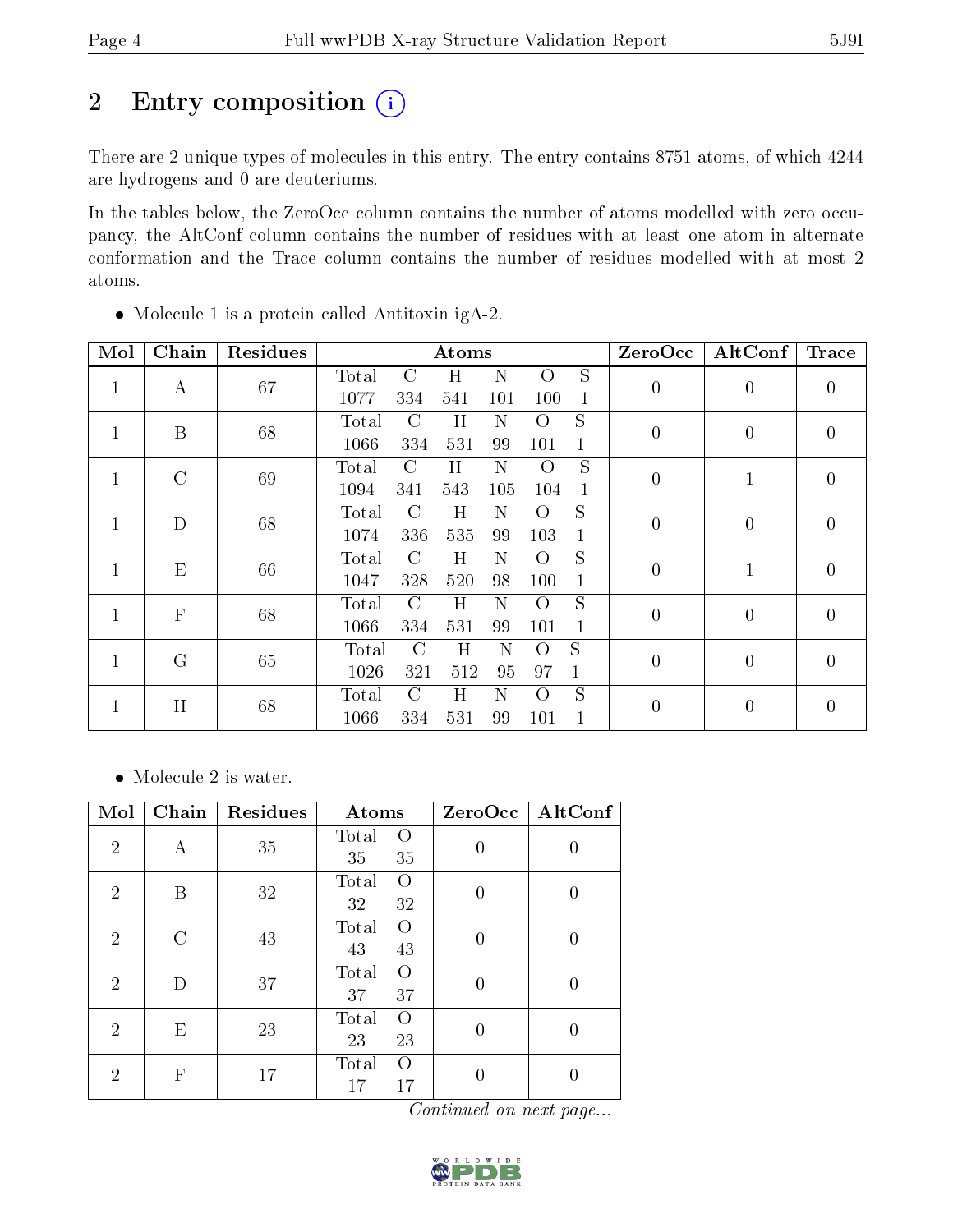Continued from previous page...

|   | Mol   Chain   Residues | Atoms               | ZeroOcc   AltConf |
|---|------------------------|---------------------|-------------------|
|   | 18                     | Total O<br>18<br>18 |                   |
| H | 30                     | Total<br>30<br>30   |                   |

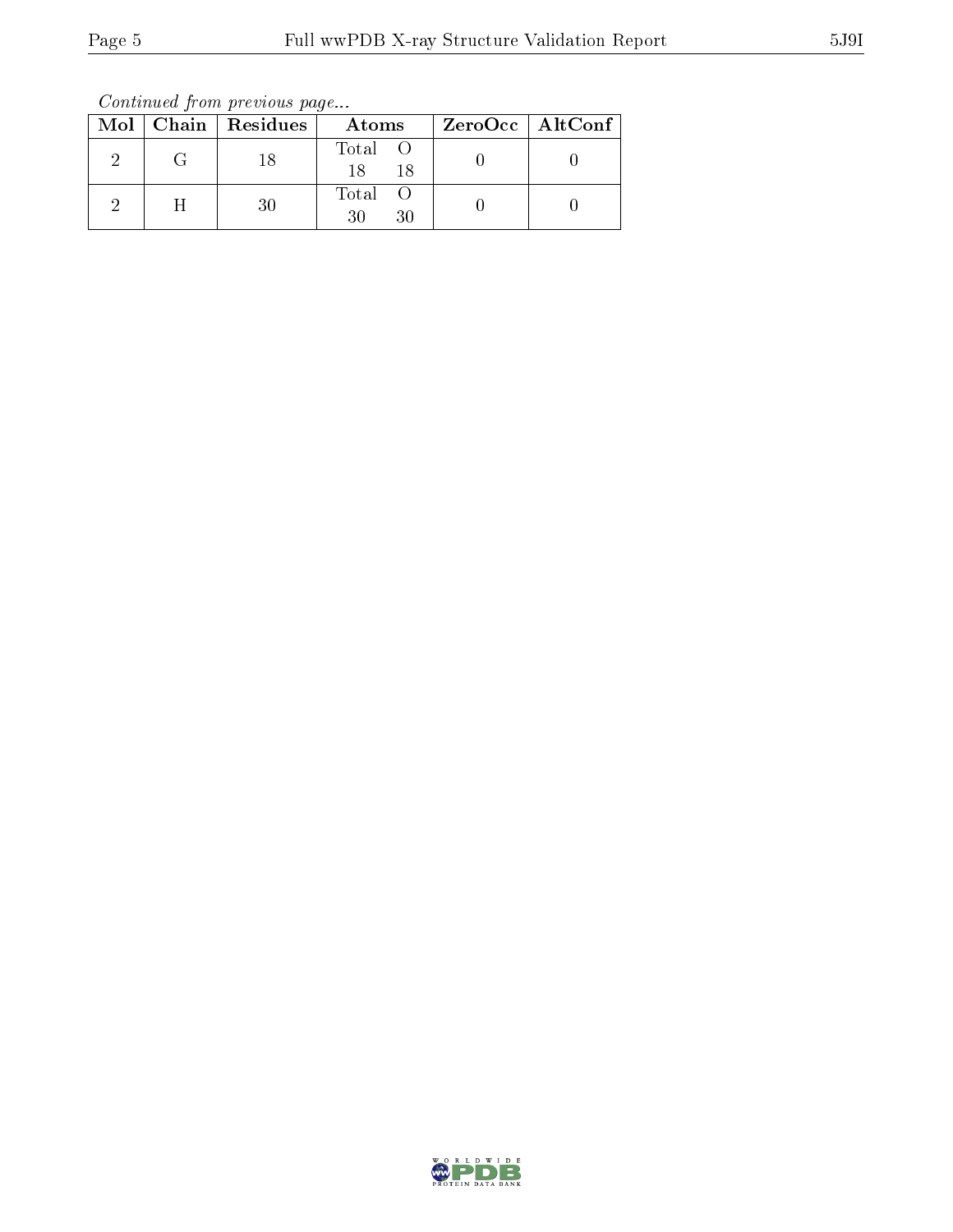## 3 Residue-property plots  $(i)$

These plots are drawn for all protein, RNA and DNA chains in the entry. The first graphic for a chain summarises the proportions of the various outlier classes displayed in the second graphic. The second graphic shows the sequence view annotated by issues in geometry and electron density. Residues are color-coded according to the number of geometric quality criteria for which they contain at least one outlier: green  $= 0$ , yellow  $= 1$ , orange  $= 2$  and red  $= 3$  or more. A red dot above a residue indicates a poor fit to the electron density (RSRZ  $> 2$ ). Stretches of 2 or more consecutive residues without any outlier are shown as a green connector. Residues present in the sample, but not in the model, are shown in grey.



• Molecule 1: Antitoxin igA-2

• Molecule 1: Antitoxin igA-2

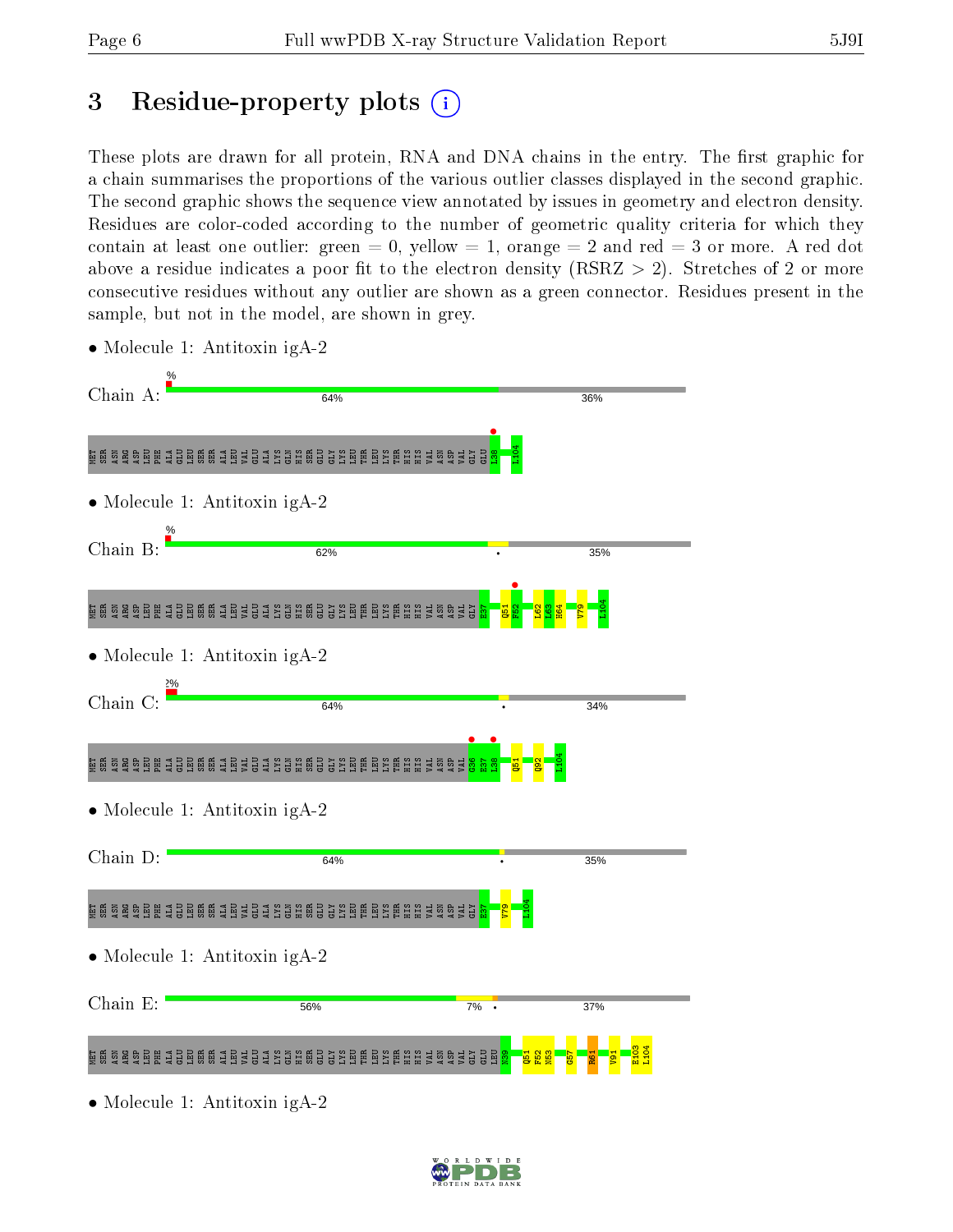| $\%$<br>Chain F: | 63%                           |                        | 35%                                                 |  |
|------------------|-------------------------------|------------------------|-----------------------------------------------------|--|
|                  |                               | R56<br><b>日生</b>       | <b>ez</b>                                           |  |
|                  | • Molecule 1: Antitoxin igA-2 |                        |                                                     |  |
| Chain G:         | 4%<br>57%                     | 6%                     | 38%                                                 |  |
|                  |                               | $\frac{98}{2}$         | R56<br>878<br>873<br>$\frac{173}{21}$<br><b>Q51</b> |  |
|                  | • Molecule 1: Antitoxin igA-2 |                        |                                                     |  |
| Chain H:         | 60%                           | 6%                     | 35%                                                 |  |
|                  |                               | R56<br>N <sub>53</sub> | <b>64</b><br>$\overline{170}$<br>E71<br>88          |  |

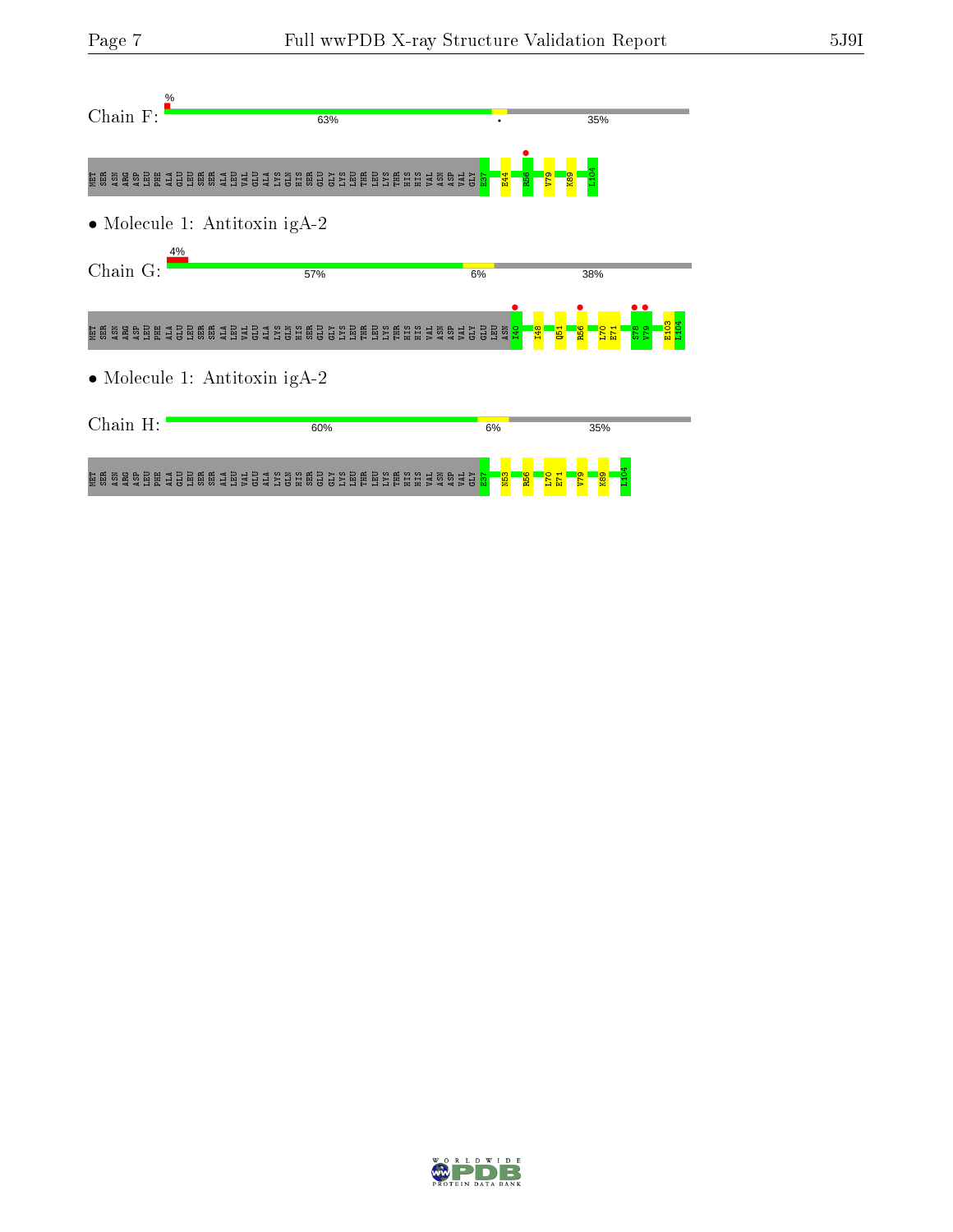## 4 Data and refinement statistics  $(i)$

| Property                                                                | Value                                             | Source     |
|-------------------------------------------------------------------------|---------------------------------------------------|------------|
| Space group                                                             | C121                                              | Depositor  |
| Cell constants                                                          | $115.36\text{\AA}$<br>$61.16\text{\AA}$<br>73.85Å |            |
| a, b, c, $\alpha$ , $\beta$ , $\gamma$                                  | $106.69^\circ$<br>$90.00^\circ$<br>$90.00^\circ$  | Depositor  |
| Resolution $(A)$                                                        | $38.51 - 1.80$                                    | Depositor  |
|                                                                         | 40.08<br>$-1.80$                                  | <b>EDS</b> |
| % Data completeness                                                     | $97.4(38.51-1.80)$                                | Depositor  |
| (in resolution range)                                                   | $97.6(40.08-1.80)$                                | <b>EDS</b> |
| $R_{merge}$                                                             | 0.05                                              | Depositor  |
| $\mathrm{R}_{sym}$                                                      | (Not available)                                   | Depositor  |
| $\langle I/\sigma(I) \rangle^{-1}$                                      | $1.23$ (at 1.79Å)                                 | Xtriage    |
| Refinement program                                                      | PHENIX 1.9 1692                                   | Depositor  |
|                                                                         | 0.194<br>0.236<br>$\sim$                          | Depositor  |
| $R, R_{free}$                                                           | 0.197,<br>0.238                                   | DCC        |
| $\mathcal{R}_{free}$ test set                                           | $\overline{2246}$ reflections $(5.00\%)$          | wwPDB-VP   |
| Wilson B-factor $(A^2)$                                                 | $26.6\,$                                          | Xtriage    |
| Anisotropy                                                              | 0.574                                             | Xtriage    |
| Bulk solvent $k_{sol}(\mathrm{e}/\mathrm{A}^3),\,B_{sol}(\mathrm{A}^2)$ | 0.41, 52.0                                        | <b>EDS</b> |
| L-test for twinning <sup>2</sup>                                        | $< L >$ = 0.48, $< L2 >$ = 0.31                   | Xtriage    |
| Estimated twinning fraction                                             | No twinning to report.                            | Xtriage    |
| $F_o, F_c$ correlation                                                  | 0.96                                              | <b>EDS</b> |
| Total number of atoms                                                   | 8751                                              | wwPDB-VP   |
| Average B, all atoms $(A^2)$                                            | 37.0                                              | wwPDB-VP   |

Xtriage's analysis on translational NCS is as follows: The analyses of the Patterson function reveals a significant off-origin peak that is 79.11  $\%$  of the origin peak, indicating pseudo-translational symmetry. The chance of finding a peak of this or larger height randomly in a structure without pseudo-translational symmetry is equal to 5.9975e-07. The detected translational NCS is most likely also responsible for the elevated intensity ratio.

<sup>&</sup>lt;sup>2</sup>Theoretical values of  $\langle |L| \rangle$ ,  $\langle L^2 \rangle$  for acentric reflections are 0.5, 0.333 respectively for untwinned datasets, and 0.375, 0.2 for perfectly twinned datasets.



<span id="page-7-1"></span><span id="page-7-0"></span><sup>1</sup> Intensities estimated from amplitudes.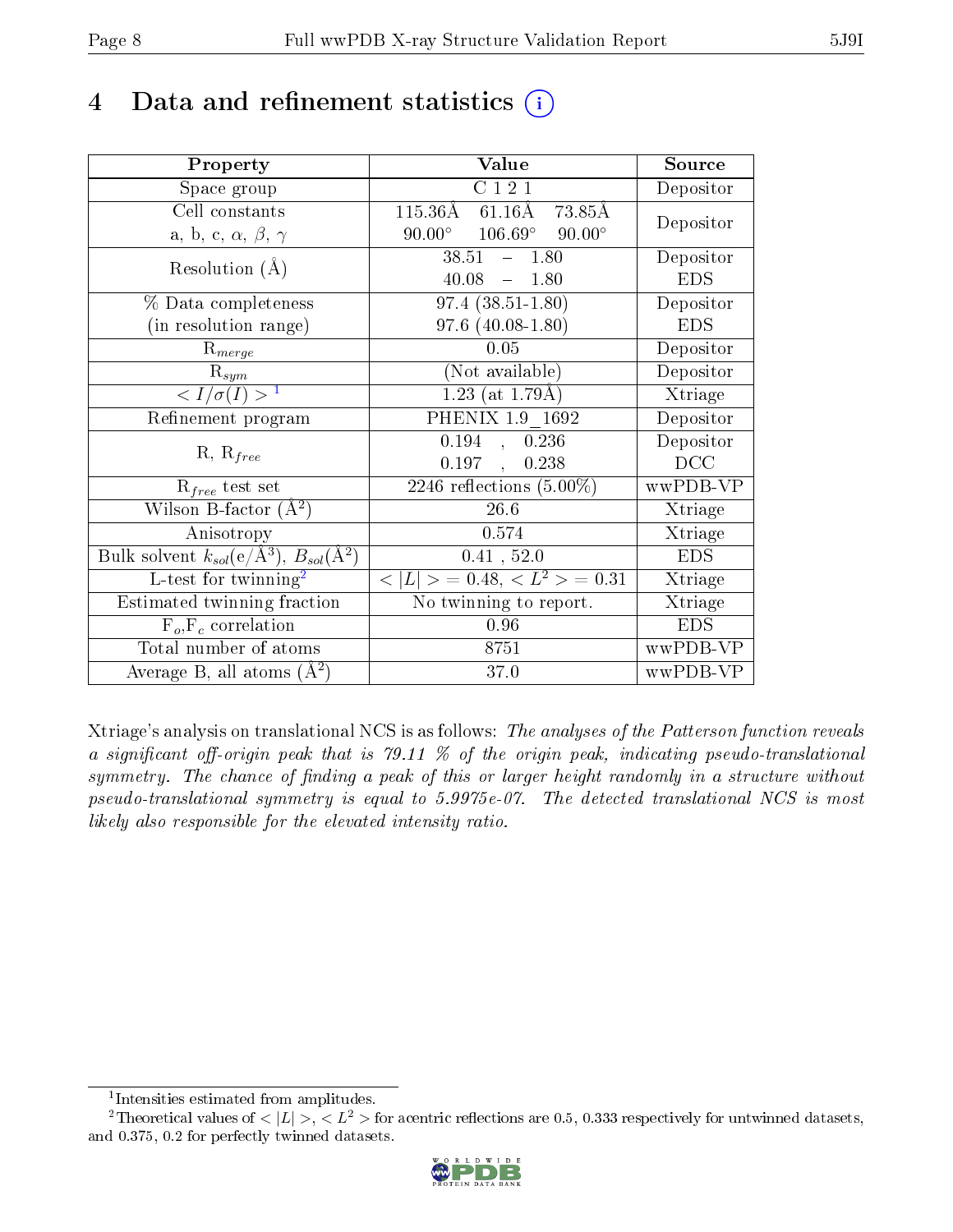## 5 Model quality  $(i)$

## 5.1 Standard geometry  $(i)$

The Z score for a bond length (or angle) is the number of standard deviations the observed value is removed from the expected value. A bond length (or angle) with  $|Z| > 5$  is considered an outlier worth inspection. RMSZ is the root-mean-square of all Z scores of the bond lengths (or angles).

| Mol | Chain          | <b>Bond lengths</b> |                    | Bond angles |                     |
|-----|----------------|---------------------|--------------------|-------------|---------------------|
|     |                | RMSZ                | # $ Z  > 5$        | RMSZ        | # $ Z  > 5$         |
|     |                | 0.68                | 0/545              | 0.75        | 0/738               |
|     | В              | 0.71                | $1/544$ $(0.2\%)$  | 0.88        | $3/738$ $(0.4\%)$   |
|     | $\mathfrak{C}$ | 0.65                | 0/560              | 0.73        | 0/758               |
|     | Ð              | 0.58                | 0/548              | 0.69        | 0/743               |
|     | Ε              | 0.63                | 0/536              | 0.72        | $2/727(0.3\%)$      |
|     | F              | 0.58                | 0/544              | 0.65        | 0/738               |
|     | G              | 0.59                | 0/523              | 0.65        | 0/709               |
|     | Η              | 0.62                | 0/544              | 0.64        | 0/738               |
| AH  |                | 0.63                | $(0.0\%)$<br>′4344 | 0.72        | $(0.1\%)$<br>5/5889 |

All (1) bond length outliers are listed below:

|  |        | $\overline{\mid}$ Mol $\mid$ Chain $\mid$ Res $\mid$ Type $\mid$ Atoms $\perp$ |          | $\Box$ Observed( $\AA$ ) $\Box$ Ideal( $\AA$ ) $\Box$ |  |
|--|--------|--------------------------------------------------------------------------------|----------|-------------------------------------------------------|--|
|  | 1 I.EU | – C-N                                                                          | $-10.22$ |                                                       |  |

All (5) bond angle outliers are listed below:

| Mol | Chain | Res | Type | Atoms              |         | Observed $(°)$ | Ideal(°) |
|-----|-------|-----|------|--------------------|---------|----------------|----------|
|     |       | 62  | LEU  | $C-N-CA$           | 9.79    | 146.18         | 121.70   |
|     |       | 62  | LEU  | $O-C-N$            | $-9.31$ | 107.81         | 122.70   |
|     |       | 62  | LEU  | CA-C-N             | 6.56    | 131.63         | 117.20   |
|     | F,    | 61  | ARG  | $CG$ - $CD$ - $NE$ | $-5.90$ | 99.42          | 111.80   |
|     | E     | 61  | ARG  | $NE-CZ-NH1$        | -5.08   | 117 76         | 120.30   |

There are no chirality outliers.

There are no planarity outliers.

## 5.2 Too-close contacts  $(i)$

In the following table, the Non-H and H(model) columns list the number of non-hydrogen atoms and hydrogen atoms in the chain respectively. The H(added) column lists the number of hydrogen

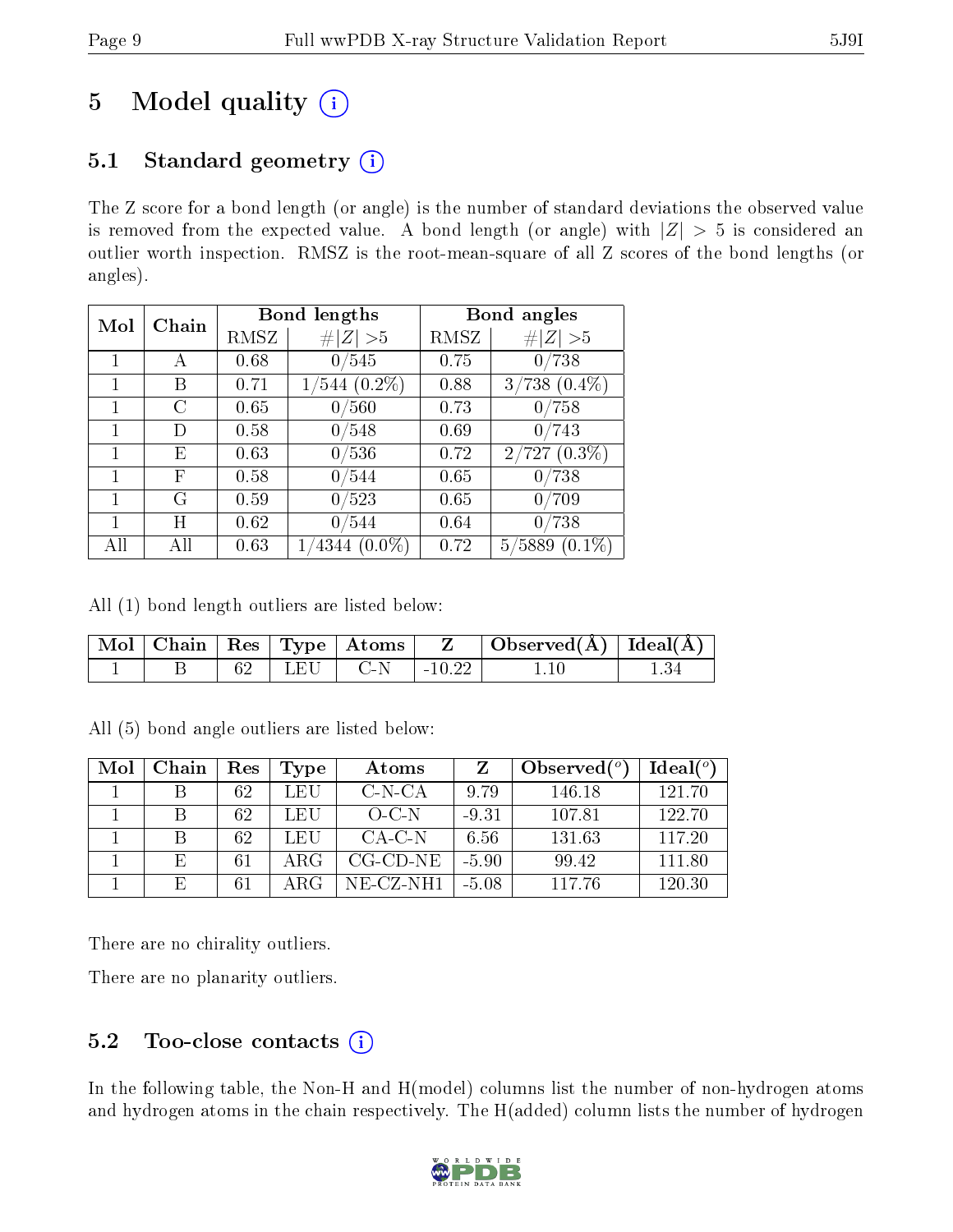| Mol            | Chain            | $Non-H$ | H (model)      | H(added)       | <b>Clashes</b>   | Symm-Clashes     |
|----------------|------------------|---------|----------------|----------------|------------------|------------------|
| 1              | A                | 536     | 541            | 540            | $\overline{0}$   | $\boldsymbol{0}$ |
|                | $\mathbf B$      | 535     | 531            | 530            | $\overline{5}$   | $\overline{0}$   |
|                | $\overline{C}$   | 551     | 543            | 543            | 3                | $\overline{0}$   |
|                | $\mathbf D$      | 539     | 535            | 535            | $\overline{2}$   | $\overline{0}$   |
|                | $E_{\rm}$        | 527     | 520            | 519            | $\boldsymbol{6}$ | $\overline{0}$   |
|                | $\mathbf{F}$     | 535     | 531            | 531            | 3                | $\overline{0}$   |
|                | G                | 514     | 512            | 512            | $\overline{4}$   | $\overline{0}$   |
|                | H                | 535     | 531            | 531            | $6\phantom{.}6$  | $\boldsymbol{0}$ |
| $\overline{2}$ | $\boldsymbol{A}$ | 35      | $\overline{0}$ | $\overline{0}$ | $\overline{0}$   | $\overline{2}$   |
| $\overline{2}$ | B                | 32      | $\overline{0}$ | $\overline{0}$ | $\overline{2}$   | $\overline{0}$   |
| $\overline{2}$ | $\overline{C}$   | 43      | $\overline{0}$ | $\overline{0}$ | $\overline{2}$   | $\overline{0}$   |
| $\overline{2}$ | D                | 37      | $\overline{0}$ | $\overline{0}$ | $\overline{0}$   | $\mathbf{1}$     |
| $\overline{2}$ | E                | 23      | $\overline{0}$ | $\overline{0}$ | $\overline{4}$   | $\overline{0}$   |
| $\overline{2}$ | $\mathbf{F}$     | 17      | $\overline{0}$ | $\overline{0}$ | $\overline{0}$   | $\overline{0}$   |
| $\overline{2}$ | G                | 18      | $\overline{0}$ | $\overline{0}$ | $\overline{0}$   | $\mathbf 1$      |
| $\overline{2}$ | H                | 30      | $\overline{0}$ | $\theta$       | $\overline{1}$   | $\overline{0}$   |
| All            | All              | 4507    | 4244           | 4241           | 23               | $\overline{2}$   |

atoms added and optimized by MolProbity. The Clashes column lists the number of clashes within the asymmetric unit, whereas Symm-Clashes lists symmetry related clashes.

The all-atom clashscore is defined as the number of clashes found per 1000 atoms (including hydrogen atoms). The all-atom clashscore for this structure is 3.

All (23) close contacts within the same asymmetric unit are listed below, sorted by their clash magnitude.

| Atom-1                | Atom-2             | Interatomic    | Clash         |
|-----------------------|--------------------|----------------|---------------|
|                       |                    | distance $(A)$ | overlap $(A)$ |
| 1: H:89: LYS: NZ      | 2:H:201:HOH:O      | 2.20           | 0.73          |
| 1:E:104:LEU:O         | 2:E:201:HOH:O      | 2.13           | 0.65          |
| 1:B:79:VAL:HB         | 1: H:79: VAL:CG2   | 2.26           | 0.65          |
| 1:C:51:GLN:OE1        | 2:C:201:HOH:O      | 2.14           | 0.65          |
| 1: D:79: VAL: CG2     | $1:$ F:79:VAL:HB   | 2.27           | 0.65          |
| 1: H: 56: ARG: NE     | 1: H: 71: GLU: OE1 | 2.33           | 0.61          |
| 1:C:92[A]:GLN:NE2     | 2:C:202:HOH:O      | 2.27           | 0.53          |
| 1:G:56:ARG:HD3        | 1:G:71:GLU:HB2     | 1.92           | 0.52          |
| 1:C:51:GLN:OE1        | 1:C:92[B]:GLN:NE2  | 2.43           | 0.51          |
| 1: E:51: GLN: NE2     | 2:E:204:HOH:O      | 2.44           | 0.51          |
| 1:B:79:VAL:HB         | 1: H: 79: VAL:HG22 | 1.93           | 0.51          |
| 1: E: 53[A]: ASN: OD1 | 2:E:202:HOH:O      | 2.20           | 0.50          |
| 1: D:79: VAL:HG22     | $1:$ F:79:VAL:HB   | 1.94           | 0.49          |
| 1:B:51:GLN:NE2        | 2:B:203:HOH:O      | 2.41           | 0.49          |
| 1:F:44:GLU:OE2        | $1:$ F:89:LYS:NZ   | 2.48           | 0.45          |

Continued on next page...

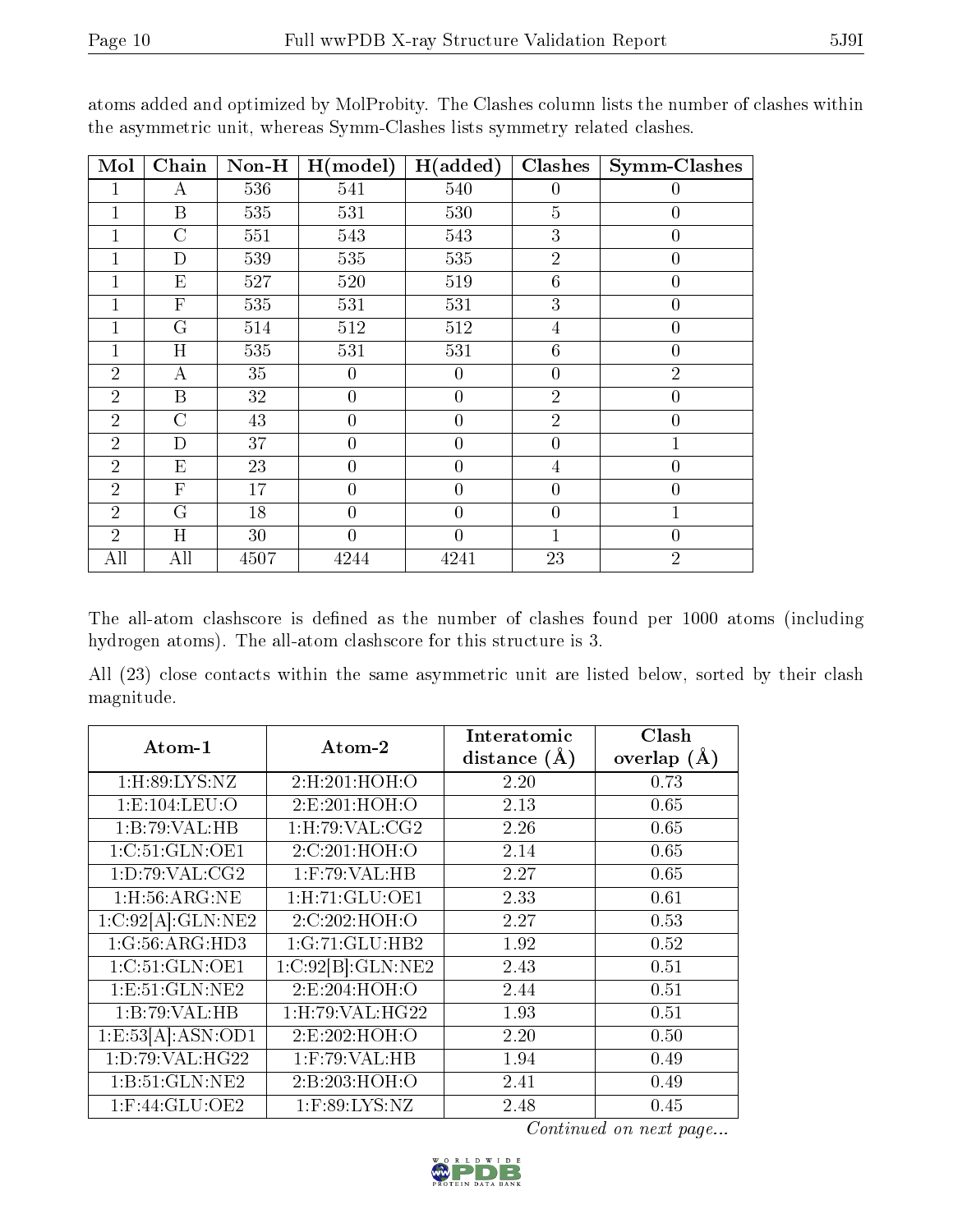| Atom-1              | Atom-2            | Interatomic<br>distance $(A)$ | Clash<br>overlap |
|---------------------|-------------------|-------------------------------|------------------|
| 1:G:56:ARG:HG3      | 1:G:70:LEU:HD23   | 1.99                          | 0.44             |
| 1:E:57:GLY:HA3      | 1:G:103:GLU:HG2   | 2.01                          | 0.43             |
| 1:B:64:HIS:ND1      | 2:B:202:HOH:O     | 2.36                          | 0.43             |
| 1:B:79:VAL:HB       | 1:H:79:VAL:HG23   | 2.02                          | 0.42             |
| $1:$ H:56:ARG:HG3   | 1:H:70:LEU:HD23   | 2.02                          | 0.42             |
| 1: E: 103: GLU: OE1 | 2:E:203:HOH:O     | 2.21                          | 0.42             |
| 1:E:52:PHE:CE2      | 1: E:91: VAL:HG12 | 2.55                          | 0.41             |
| 1:G:48:ILE:O        | 1:G:51:GLN:HB2    | 2.21                          | 0.40             |

Continued from previous page...

All (2) symmetry-related close contacts are listed below. The label for Atom-2 includes the symmetry operator and encoded unit-cell translations to be applied.

| Atom-1 | Atom-2                                      | Interatomic<br>distance $(A)$ | Clash<br>overlap $(A)$ |
|--------|---------------------------------------------|-------------------------------|------------------------|
|        | $2:A:205:HOH:O$   2:D:234:HOH:O[2 556]      |                               | 0.09                   |
|        | $2:A:214:HOH:O$   $2:G:217:HOH:OI$<br>-5651 | -2.15 -                       | ) (15                  |

### 5.3 Torsion angles (i)

#### 5.3.1 Protein backbone (i)

In the following table, the Percentiles column shows the percent Ramachandran outliers of the chain as a percentile score with respect to all X-ray entries followed by that with respect to entries of similar resolution.

The Analysed column shows the number of residues for which the backbone conformation was analysed, and the total number of residues.

| Mol          | Chain         | Analysed       | Favoured   | <b>Allowed</b>   | Outliers         | Percentiles |
|--------------|---------------|----------------|------------|------------------|------------------|-------------|
|              | А             | 65/104(62%)    | 64 (98%)   | $1(2\%)$         | $\boldsymbol{0}$ | 100<br>100  |
|              | Β             | 66/104(64%)    | 66 (100%)  | $\boldsymbol{0}$ | $\overline{0}$   | 100<br>100  |
| 1            | $\mathcal{C}$ | 68/104(65%)    | 68 (100%)  | $\theta$         | $\overline{0}$   | 100<br>100  |
| $\mathbf{1}$ | D             | $66/104(64\%)$ | 66 (100%)  | $\boldsymbol{0}$ | $\overline{0}$   | 100<br>100  |
| 1            | Ε             | 65/104(62%)    | 65 (100%)  | $\overline{0}$   | $\overline{0}$   | 100<br>100  |
| 1            | $_{\rm F}$    | $66/104(64\%)$ | 66 (100%)  | $\overline{0}$   | $\overline{0}$   | 100<br>100  |
|              | G             | $63/104(61\%)$ | 63 (100%)  | $\overline{0}$   | $\theta$         | 100<br>100  |
| 1            | Η             | $66/104(64\%)$ | 66 (100%)  | $\overline{0}$   | $\overline{0}$   | 100<br>100  |
| All          | All           | 525/832 (63%)  | 524 (100%) | $1(0\%)$         | $\overline{0}$   | 100<br>100  |

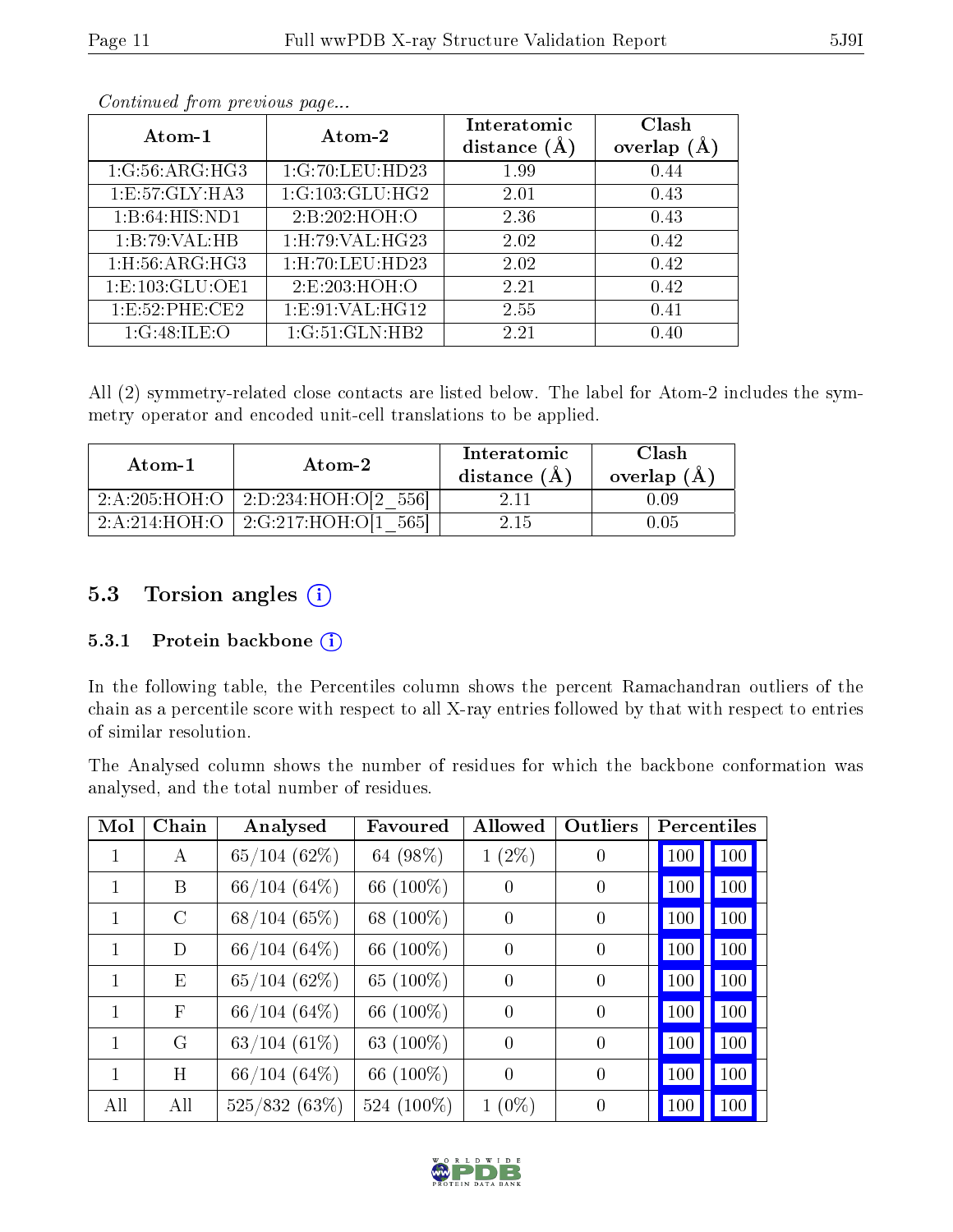There are no Ramachandran outliers to report.

#### 5.3.2 Protein sidechains  $(i)$

In the following table, the Percentiles column shows the percent sidechain outliers of the chain as a percentile score with respect to all X-ray entries followed by that with respect to entries of similar resolution.

The Analysed column shows the number of residues for which the sidechain conformation was analysed, and the total number of residues.

| Mol | Chain | Analysed         | Rotameric    | Outliers | Percentiles |     |
|-----|-------|------------------|--------------|----------|-------------|-----|
|     | А     | 61/93(66%)       | 61 $(100\%)$ | $\theta$ | 100         | 100 |
| 1   | B     | 60/93(64%)       | 60 (100%)    | $\theta$ | 100         | 100 |
| 1   | C     | $61/93$ $(66\%)$ | 61 $(100\%)$ | $\theta$ | 100         | 100 |
| 1   | D     | $61/93$ $(66\%)$ | 61 $(100\%)$ | $\theta$ | 100         | 100 |
| 1   | E     | 59/93(63%)       | 58 (98%)     | $1(2\%)$ | 60          | 51  |
| 1   | F     | 60/93(64%)       | 60 $(100\%)$ | $\theta$ | 100         | 100 |
| 1   | G     | 58/93(62%)       | 58 (100%)    | $\Omega$ | 100         | 100 |
| 1   | Η     | 60/93(64%)       | 59 (98%)     | $1(2\%)$ | 60          | 51  |
| All | All   | 480/744 (64%)    | 478 (100\%)  | $2(0\%)$ | 91          | 89  |

All (2) residues with a non-rotameric sidechain are listed below:

| $\operatorname{Mol}$ | Chain | Res | Type |
|----------------------|-------|-----|------|
|                      |       |     |      |
|                      |       | 53  |      |

Some sidechains can be flipped to improve hydrogen bonding and reduce clashes. All (2) such sidechains are listed below:

| Mol | Chain | Res       | L'ype |
|-----|-------|-----------|-------|
|     |       | $\cdot$ . |       |
|     |       |           |       |

#### 5.3.3 RNA (i)

There are no RNA molecules in this entry.

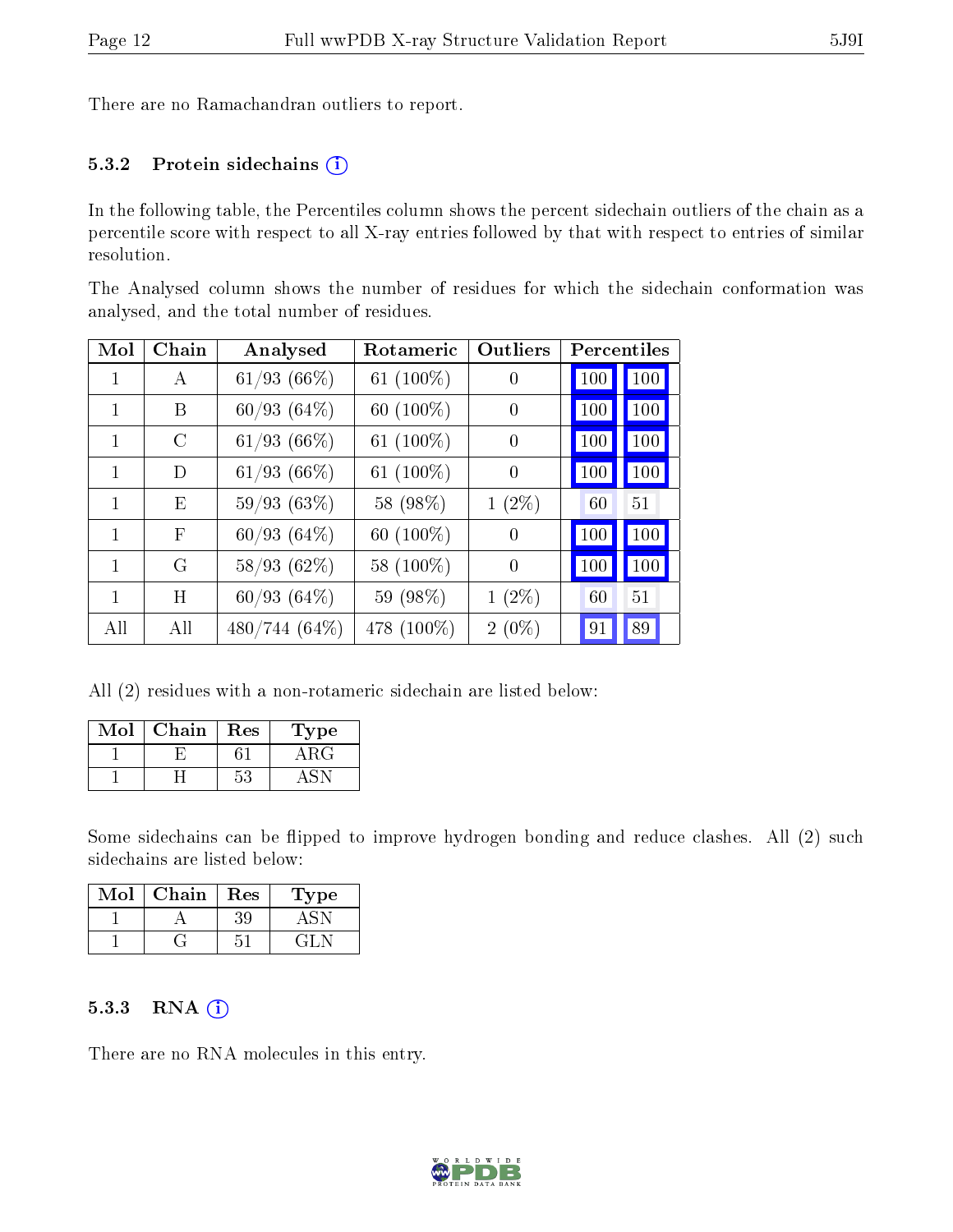#### 5.4 Non-standard residues in protein, DNA, RNA chains  $(i)$

There are no non-standard protein/DNA/RNA residues in this entry.

#### 5.5 Carbohydrates  $(i)$

There are no carbohydrates in this entry.

#### 5.6 Ligand geometry (i)

There are no ligands in this entry.

#### 5.7 [O](https://www.wwpdb.org/validation/2017/XrayValidationReportHelp#nonstandard_residues_and_ligands)ther polymers  $(i)$

There are no such residues in this entry.

#### 5.8 Polymer linkage issues  $(i)$

The following chains have linkage breaks:

|  | Mol   Chain   Number of breaks |
|--|--------------------------------|
|  |                                |

All chain breaks are listed below:

|  |        |        | Model   Chain   Residue-1   Atom-1   Residue-2   Atom-2   Distance (Å) |
|--|--------|--------|------------------------------------------------------------------------|
|  | 62:LEI | 63:LEU |                                                                        |

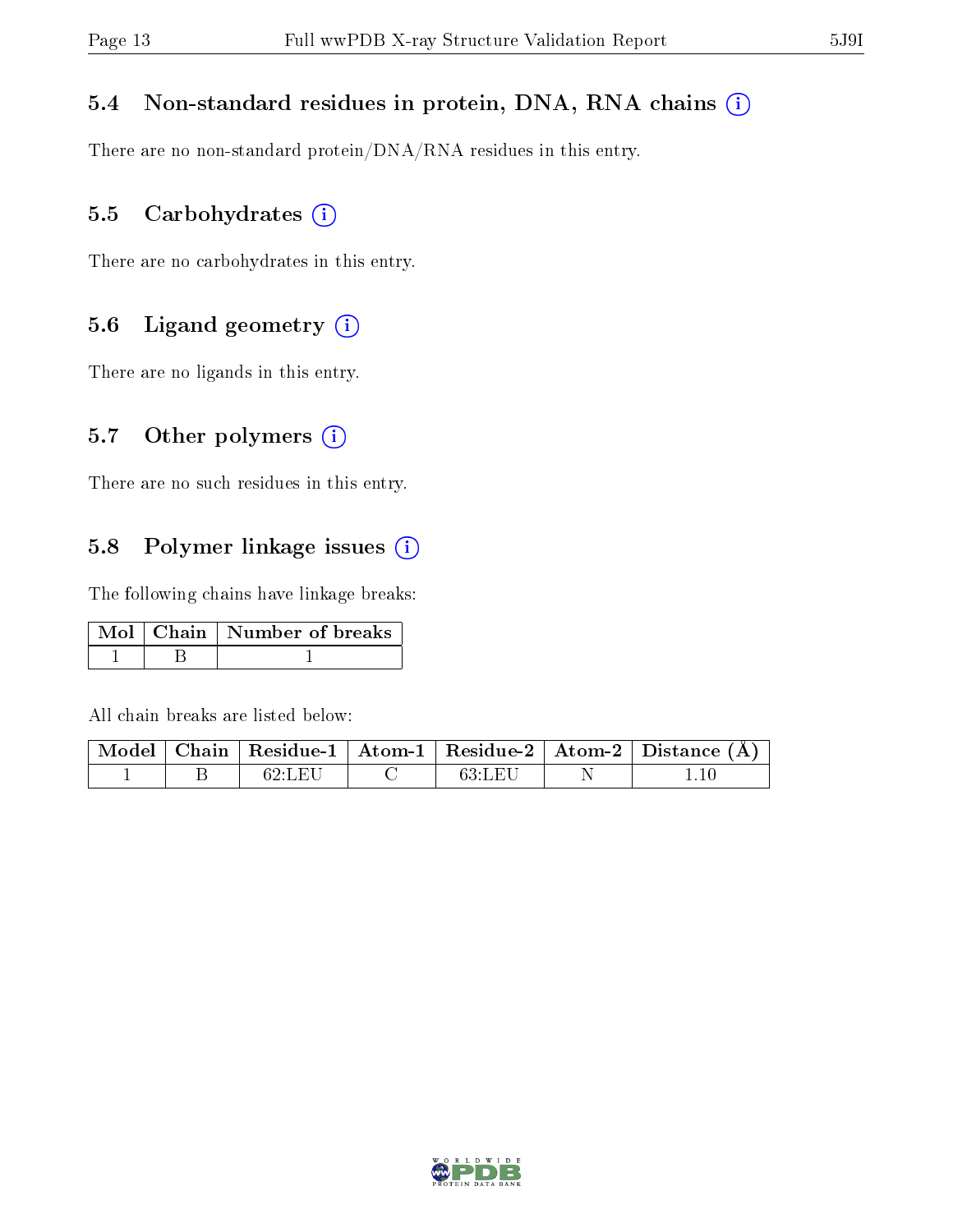## 6 Fit of model and data  $(i)$

### 6.1 Protein, DNA and RNA chains  $(i)$

In the following table, the column labelled  $#RSRZ> 2'$  contains the number (and percentage) of RSRZ outliers, followed by percent RSRZ outliers for the chain as percentile scores relative to all X-ray entries and entries of similar resolution. The OWAB column contains the minimum, median,  $95<sup>th</sup>$  percentile and maximum values of the occupancy-weighted average B-factor per residue. The column labelled ' $Q< 0.9$ ' lists the number of (and percentage) of residues with an average occupancy less than 0.9.

| Mol          | Chain        | Analysed        | ${ <\hspace{-1.5pt}{\mathrm{RSRZ}} \hspace{-1.5pt}>}$ | $\#\text{RSRZ}\text{>2}$                     | $OWAB(A^2)$    | Q <sub>0.9</sub> |
|--------------|--------------|-----------------|-------------------------------------------------------|----------------------------------------------|----------------|------------------|
| $\mathbf{1}$ | A            | $67/104~(64\%)$ | 0.21                                                  | $1(1\%)$<br>73<br>70                         | 18, 29, 45, 64 | $\left( \right)$ |
| $\mathbf{1}$ | B            | 68/104(65%)     | 0.15                                                  | $1(1\%)$<br>73<br>70                         | 20, 31, 48, 52 | $\Omega$         |
| $\mathbf{1}$ | $\rm C$      | 69/104(66%)     | 0.23                                                  | $2(2\%)$<br>51<br>46                         | 19, 29, 52, 80 | $\Omega$         |
| $\mathbf{1}$ | D            | 68/104(65%)     | 0.09                                                  | $\vert$ 100 $\vert$<br>100<br>0 <sup>1</sup> | 18, 31, 48, 56 | $\overline{0}$   |
| $\mathbf{1}$ | E            | 66/104(63%)     | 0.09                                                  | 100<br>$0$   100                             | 23, 33, 49, 73 | $\Omega$         |
| $\mathbf{1}$ | $\mathbf{F}$ | 68/104(65%)     | 0.15                                                  | $1(1\%)$<br>73<br>70                         | 23, 33, 54, 73 | $\Omega$         |
| $\mathbf{1}$ | G            | 65/104(62%)     | 0.20                                                  | $4(6\%)$<br>16<br>20                         | 22, 33, 52, 63 | $\Omega$         |
| $\mathbf{1}$ | H            | 68/104(65%)     | 0.06                                                  | 100<br>100<br>0 <sup>1</sup>                 | 20, 31, 50, 72 | $\Omega$         |
| All          | All          | 539/832 (64%)   | 0.15                                                  | $9(1\%)$<br>66<br>70                         | 18, 31, 51, 80 | $\Omega$         |

All (9) RSRZ outliers are listed below:

| Mol | Chain | Res | Type       | $\rm \bf RSR$ |
|-----|-------|-----|------------|---------------|
| 1   | C     | 36  | <b>GLY</b> | 4.1           |
| 1   | С     | 38  | <b>LEU</b> | 3.1           |
| 1   | G     | 79  | <b>VAL</b> | 2.8           |
| 1   | F     | 56  | $\rm{ARG}$ | 2.4           |
| 1   | G     | 56  | $\rm{ARG}$ | 2.3           |
| 1   | G     | 40  | ILE        | 2.3           |
| 1   | R     | 52  | PHE        | 2.1           |
| 1   | G     | 78  | SER        | 2.1           |
|     |       | 38  | LEU        | 2.0           |

### 6.2 Non-standard residues in protein, DNA, RNA chains  $(i)$

There are no non-standard protein/DNA/RNA residues in this entry.